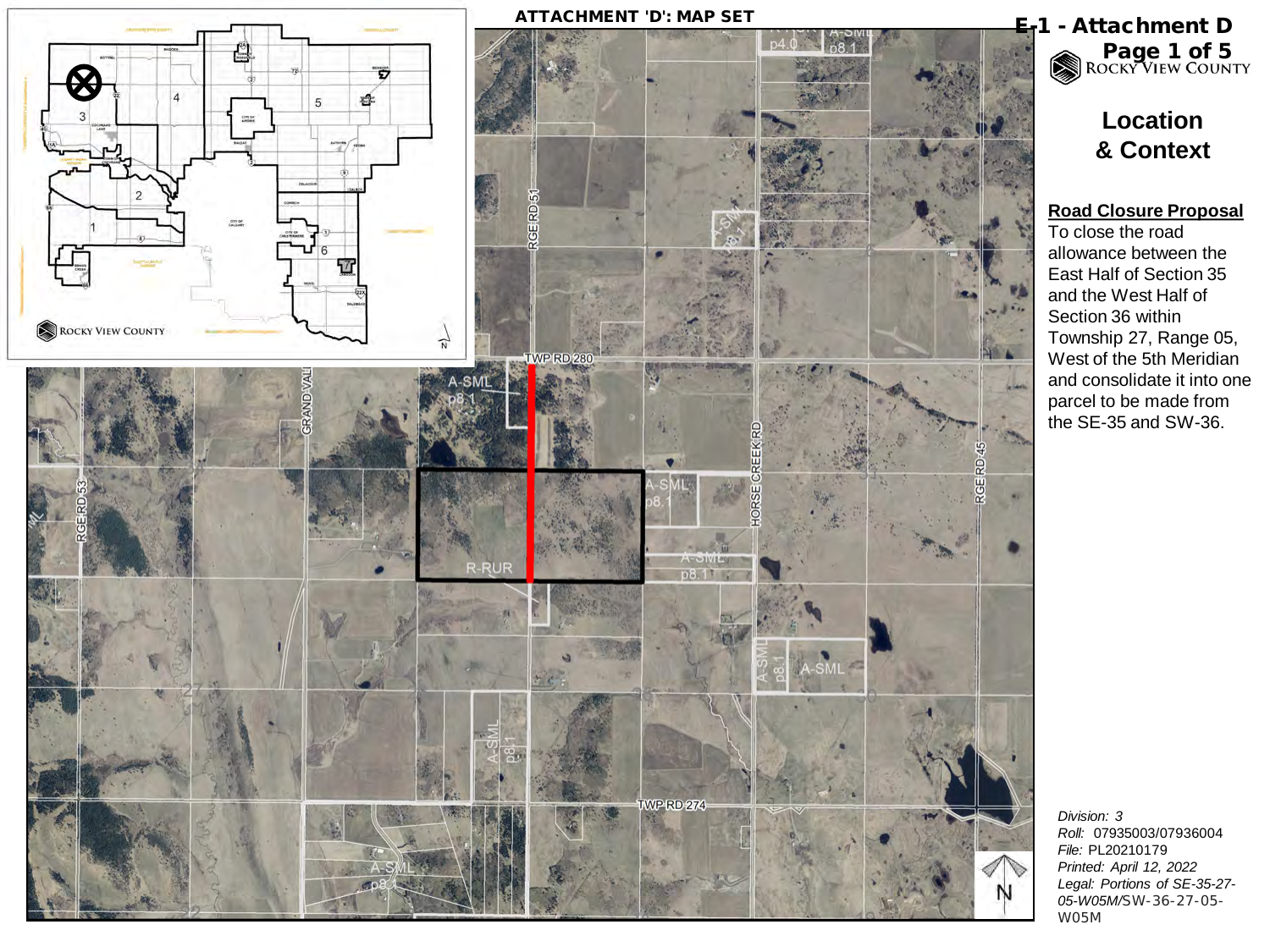

*Roll:* 07935003/07936004 *Legal: Portions of SE-35-27- 05-W05M/*SW-36-27-05- W05M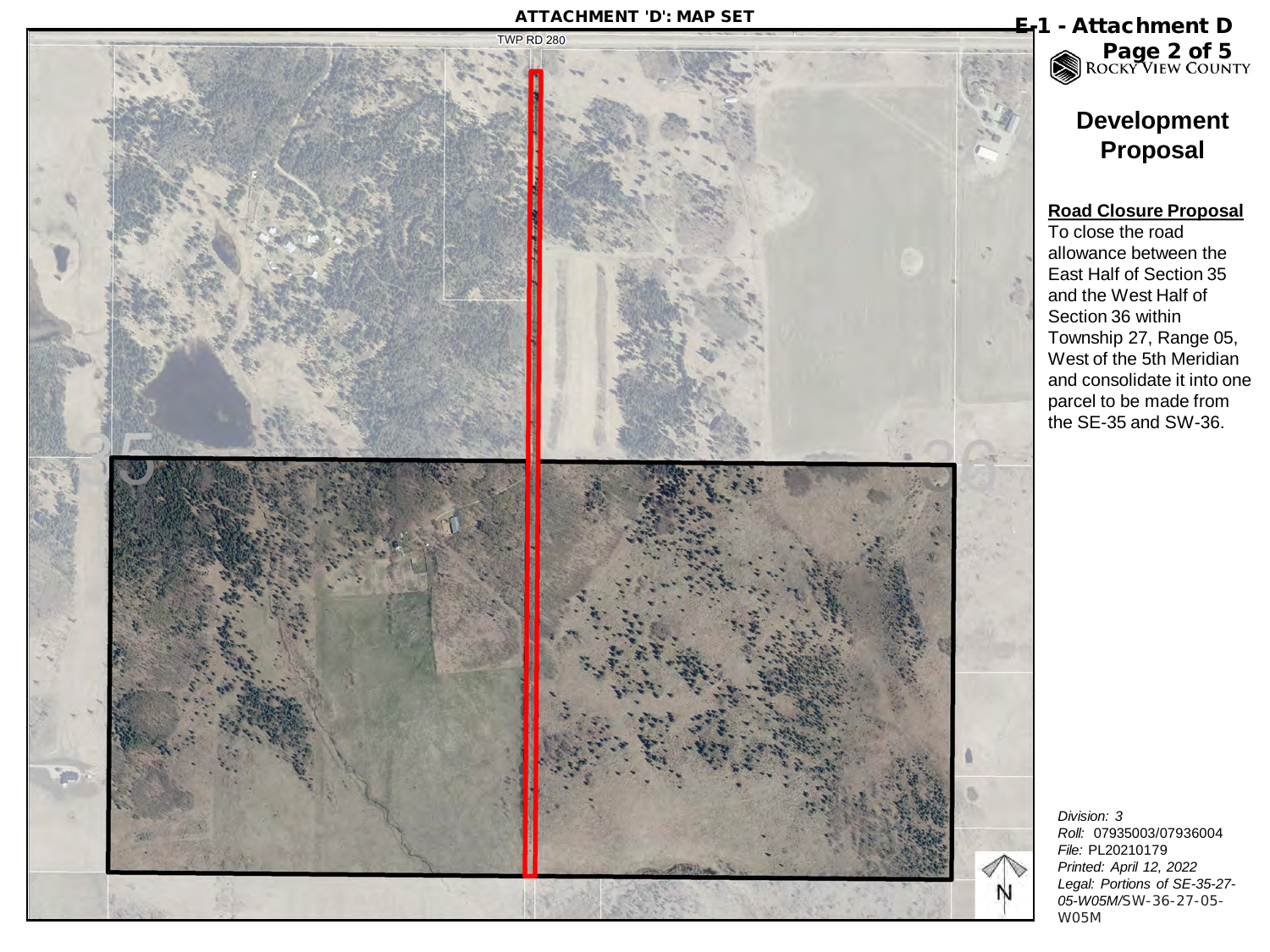

# Page 3 of 5<br>ROCKY VIEW COUNTY

## **Environmental**

#### **Road Closure Proposal**

To close the road allowance between the East Half of Section 35 and the West Half of Section 36 within Township 27, Range 05, West of the 5th Meridian and consolidate it into one parcel to be made from the SE-35 and SW-36.



Contour - 2 meters Riparian Setbacks Alberta Wetland Inventory Surface Water

*Division: 3 Roll:* 07935003/07936004 *File:* PL20210179 *Printed: April 12, 2022 Legal: Portions of SE-35-27- 05-W05M/*SW-36-27-05- W05M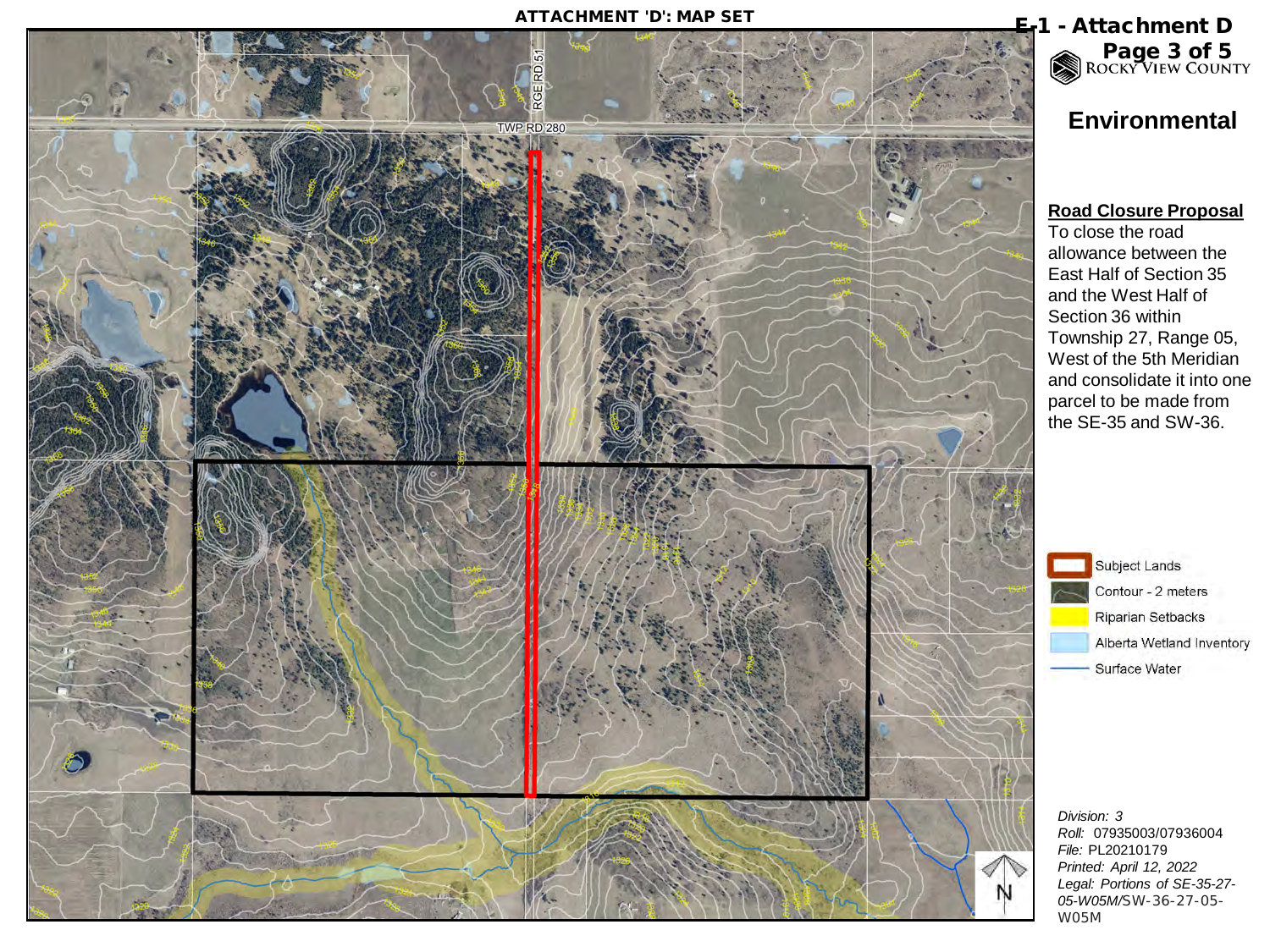### ATTACHMENT 'D': MAP SET **E-1** - Attachment D



# Page 4 of 5<br>ROCKY VIEW COUNTY

## **Soil Classifications**

### **Road Closure Proposal**

To close the road allowance between the East Half of Section 35 and the West Half of Section 36 within Township 27, Range 05, West of the 5th Meridian and consolidate it into one parcel to be made from the SE-35 and SW-36.

*Division: 3 Roll:* 07935003/07936004 *File:* PL20210179 *Printed: April 12, 2022 Legal: Portions of SE-35-27- 05-W05M/*SW-36-27-05- W05M